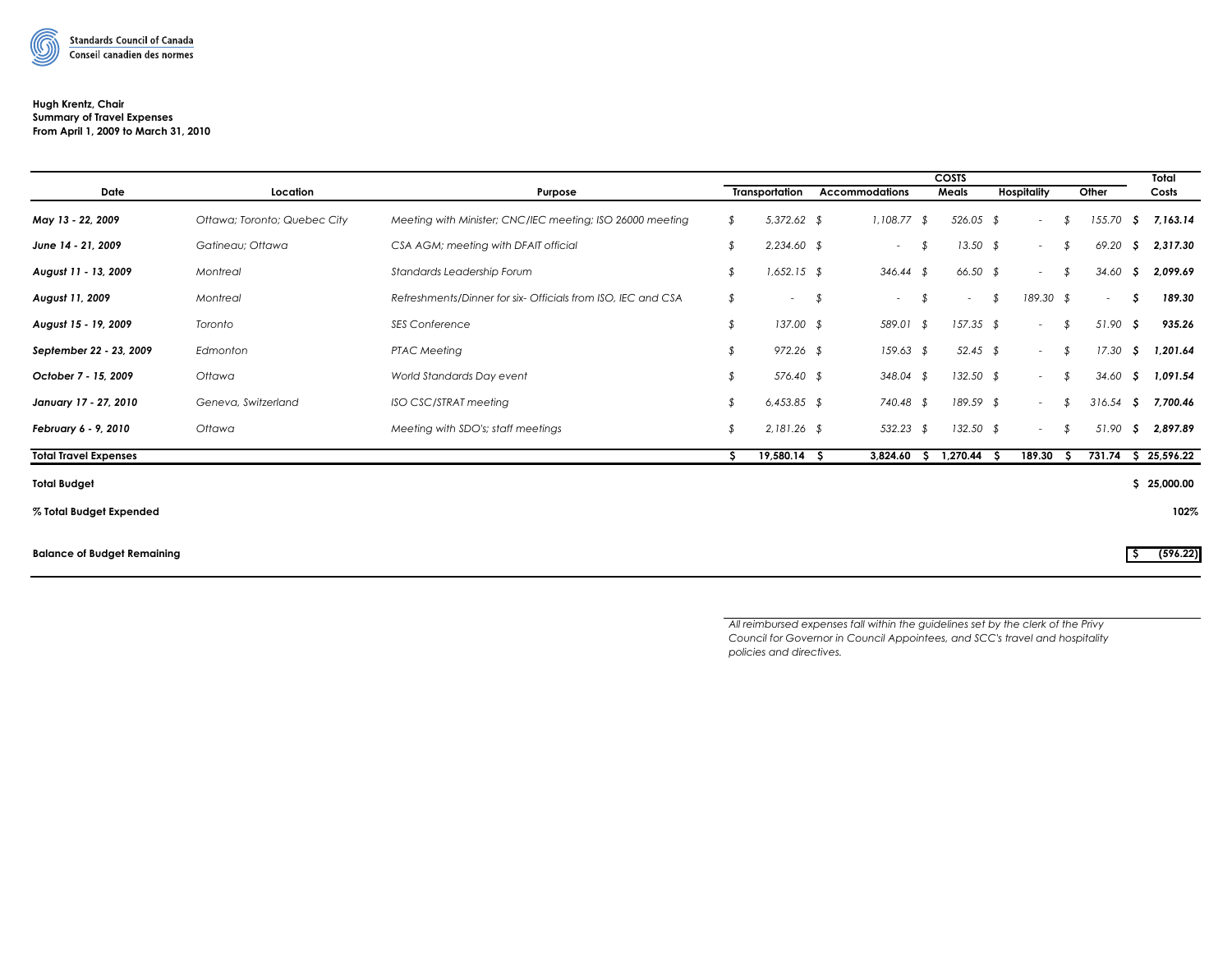

#### **Hugh Krentz, Chair Summary of General Council & Strategic Sessions Travel Expenses From April 1, 2009 to March 31, 2010**

| Date                                   | Location | Purpose                                                          |               | <b>Transportation Accommodations</b> | <b>COSTS</b><br>Meals | Hospitality | Other  | Total<br>Costs |  |
|----------------------------------------|----------|------------------------------------------------------------------|---------------|--------------------------------------|-----------------------|-------------|--------|----------------|--|
|                                        |          |                                                                  |               |                                      |                       |             |        |                |  |
| April 24 - May 4, 2009                 | Ottawa   | Council, Strategic Planning, and Audit Committee meetings        | 2,683.06 \$   | 696.08 \$                            | 184.90 \$             | $\sim$      | 69.20  | \$3.633.24     |  |
| June 8 - 11, 2009                      | Ottawa   | Council, Corporate Governance, and Audit Committee meetings      | $2,483.50$ \$ | 522.06 \$                            | 118.95 \$             | $\sim$      | 51.90  | \$3,176.41     |  |
| September 27 - October 15, 2009 Ottawa |          | Council, Audit, Corporate Governance, CNC-IEC, and CPIC meetings | $3,659.40$ \$ | $1,740.20$ \$                        | 580.60                | $\sim$      | 173.00 | \$6,153.20     |  |
| December 6 - 16, 2009                  | Ottawa   | Council, Corporate Governance, staff meetings                    | $4,106.15$ \$ | 870.10 \$                            | $266.00$ \$           | $\sim$      | 86.50  | \$5,328.75     |  |
| February 17 - 24, 2010                 | Ottawa   | Chairs and Secretaries meeting; meeting with Minister Clement    | $2.249.26$ \$ | $1.075.76$ \$                        | $463.75$ \$           | $\sim$      | 121.10 | S 3,909.87     |  |
| <b>Total Travel Expenses</b>           |          |                                                                  | 15.181.37     | 4.904.20                             | 1.614.20              |             | 501.70 | \$22,201.47    |  |

The meetings listed above are part of the \$40,000 budget allocated for Council meetings, the \$13,000 budget for the Council Strategic Session and \$8,000 budget for the Chairs and Secretaries meeting. **No specific budget amount has been allocated to the Chair for these meetings.**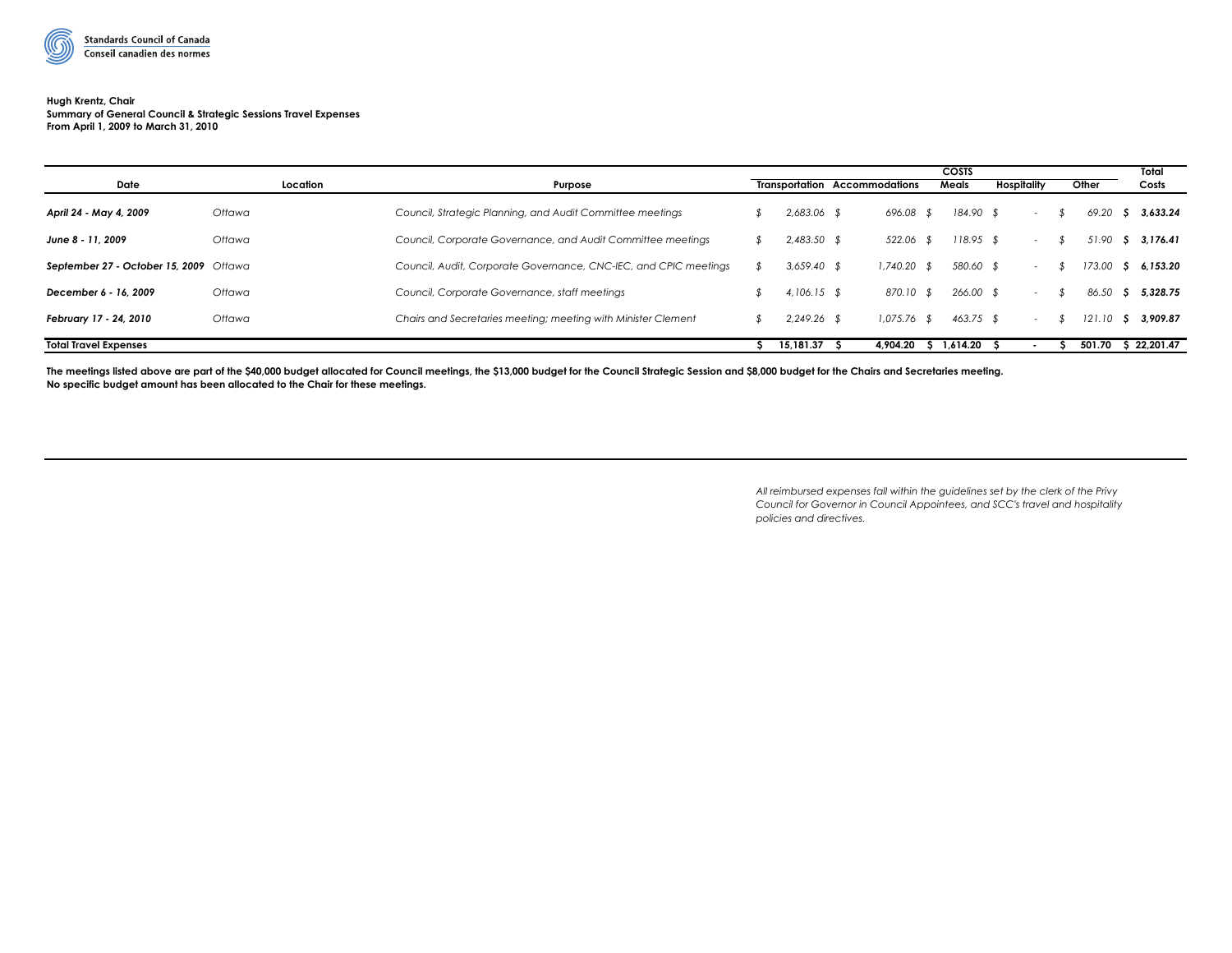

# Conseil canadien des normes

### **Hugh Krentz, Chair Acting Executive Director-related Expenses From April 1, 2009 to March 31, 2010**

| Date                         | Location | Purpose                                        |               | <b>Transportation Accommodations</b> | <b>COSTS</b><br>Meals | Hospitality |                  | Other   |    | Total<br>Costs |
|------------------------------|----------|------------------------------------------------|---------------|--------------------------------------|-----------------------|-------------|------------------|---------|----|----------------|
| April 14 - 17, 2009          | Ottawa   | ACCA Meeting; meetings with directors          | $3,081.46$ \$ | 348.04 \$                            | $104.90$ \$           |             | $\sim$ $\sim$    | 34.60   |    | \$3,569.00     |
| July 8 - 10, 2009            | Ottawa   | Meetings with staff and new executive director | $1,630.80$ \$ | $307.36$ \$                          | $104.90$ \$           |             | $\sim$           | 34.60   | -S | 2,077.66       |
| July 13 - 15, 2009           | Ottawa   | Meeting with Industry Canada staff             | $1,974.68$ \$ | $325.44$ \$                          | $118.40$ \$           |             | $\sim$ 10 $\,$   | 34.60   |    | \$2,453.12     |
| August 13 - 15, 2009         | Ottawa   | Meetings with staff and CALA                   | $184.18$ \$   | $314.14$ \$                          | $131.90$ \$           |             | $\sim$ 100 $\mu$ | 34.60 S |    | 664.82         |
| <b>Total Travel Expenses</b> |          |                                                | 6,871.12      | 1.294.98                             | 460.10                |             |                  | 138.40  |    | 8,764.60       |

**No specific budget amount has been allocated to the Chair for these meetings.**